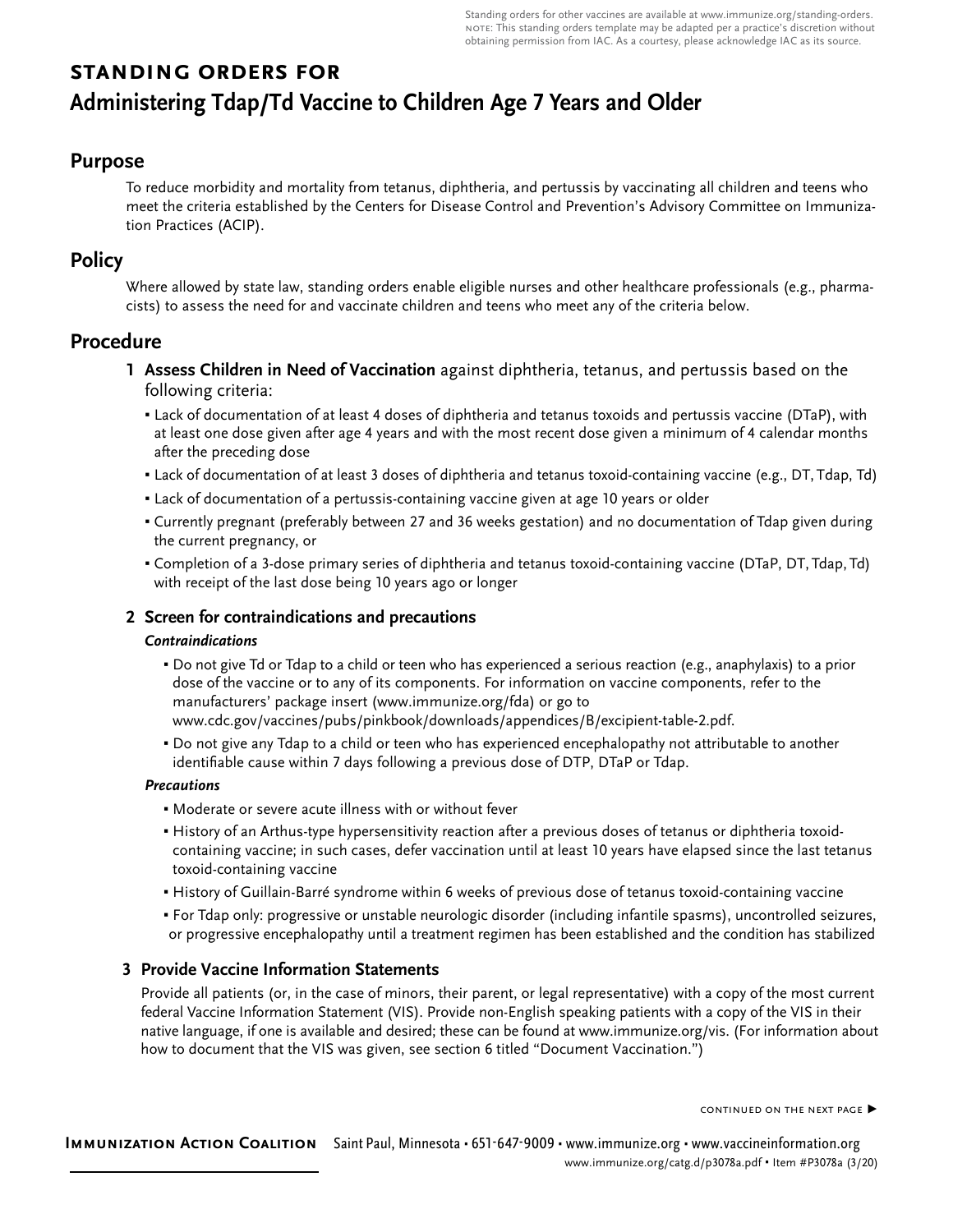#### **4 Prepare to Administer Vaccine**

Choose the needle gauge, needle length, and injection site according to the following chart

| <b>AGE OF CHILD/TEEN</b>                    | <b>NEEDLE GAUGE</b> | <b>NEEDLE LENGTH</b> | <b>INJECTION SITE</b>      |
|---------------------------------------------|---------------------|----------------------|----------------------------|
|                                             | $22 - 25$           | $5/8^*$ -1"          | Deltoid muscle of arm**    |
| Children (7 through 10 years)               |                     | $1 - 1\frac{1}{4}$   | Anterolateral thigh muscle |
|                                             | $22 - 25$           | $5/8^*$ -1"          | Deltoid muscle of arm**    |
| Adolescents and Teens (11 through 18 years) |                     | $1 - 1\frac{1}{2}$ " | Anterolateral thigh muscle |

\*A 5⁄8" needle may be used for children for IM injection in the deltoid muscle only if the skin is stretched tight,

the subcutaneous tissue is not bunched, and the injection is made at a 90-degree angle to the skin.

\*\*Preferred site

**5 Administer Td/Tdap vaccine,** 0.5 mL, via the intramuscular (IM) route, according to the following tables:

#### *Schedule for routine vaccination*

| <b>RECOMMENDED AGE</b><br><b>FOR ROUTINE DOSE</b> | <b>MINIMUM AGE FOR</b><br><b>ADOLESCENT DOSE</b> | <b>RECOMMENDED</b><br><b>INTERVAL TO</b><br><b>NEXT DOSE</b> | <b>MINIMUM</b><br><b>INTERVAL TO</b><br><b>NEXT DOSE</b> |
|---------------------------------------------------|--------------------------------------------------|--------------------------------------------------------------|----------------------------------------------------------|
| $11 - 12$ years <sup>1,2,3</sup>                  | $10$ years <sup>3,4</sup>                        | 10 years <sup>5</sup>                                        | 5 years <sup>5</sup>                                     |
| (Tdap)                                            | (Tdap)                                           | (Td or Tdap)                                                 | (Td or Tdap)                                             |

#### *Schedule for catch-up vaccination*

| <b>NUMBER OF PRIOR</b><br><b>DOCUMENTED</b> | MINIMUM INTERVAL BETWEEN DOSES OF TD <sup>5</sup> AND/OR TDAP <sup>5</sup><br>STARTING FROM THE MOST RECENT DOSE GIVEN |                                                                                                                                   |                                                               |  |
|---------------------------------------------|------------------------------------------------------------------------------------------------------------------------|-----------------------------------------------------------------------------------------------------------------------------------|---------------------------------------------------------------|--|
| DOSES <sup>5</sup>                          | <b>DOSE 1 TO DOSE 2</b>                                                                                                | DOSE 2 TO DOSE 3                                                                                                                  | DOSE 3 TO DOSE 4                                              |  |
| Unknown                                     | 4 weeks                                                                                                                | 6 months                                                                                                                          |                                                               |  |
| $\Omega$                                    | 4 weeks                                                                                                                | 6 months                                                                                                                          |                                                               |  |
| 1                                           | 4 weeks                                                                                                                | 4 weeks, if dose #1<br>is given at younger<br>than age 12 months;<br>6 months if dose #1 is<br>given at age 12 months<br>or older | 6 months, if dose 1<br>given at younger than<br>age 12 months |  |
| $\mathcal{P}$                               |                                                                                                                        | 4 weeks, if dose #1<br>is given at younger<br>than age 12 months;<br>6 months if dose #1 is<br>given at age 12 months<br>or older | 6 months, if dose 1<br>given at younger than<br>age 12 months |  |
| 3                                           |                                                                                                                        |                                                                                                                                   | 6 months, if dose 1<br>given at younger than<br>age 12 months |  |

#### **notes**

- **1** Tdap should be administered at 11–12 years. It should also be given to all pregnant teens during each pregnancy, preferably during the early part of gestational weeks 27–36.
- **2** Children who received Tdap at age 7 through 9 years should receive the routine Tdap dose at age 11–12 years.
- **3** Children who received Tdap at age 10 years do not need to receive the routine Tdap dose at age 11–12 years.
- **4** The minimum age for Tdap in children with an incomplete history of DTaP is 7 years. It should be given as the first dose in the catchup series.
- **5** Either Td or Tdap may be given for catch-up and booster doses

CONTINUED ON THE NEXT PAGE ▶